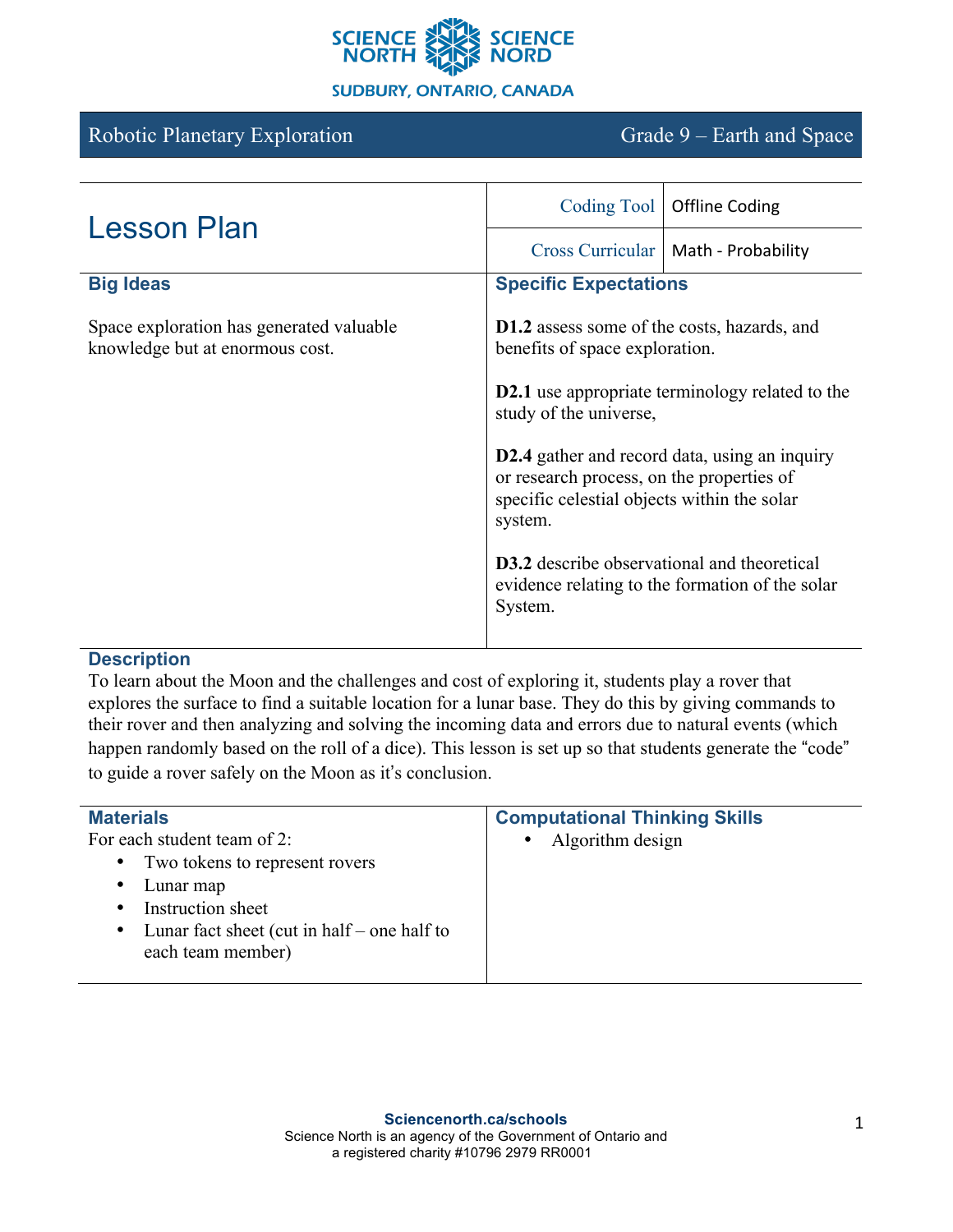

## **Introduction**

The Moon has likely fascinated humans since we first started looking at the night sky in wonder. This fascination peaked in the 1960s and 1970s when we first visited the Moon. In the last 50 years we have not returned however. This is about to change, with much interest again by countries and private corporations to set foot on the Moon.

Today you will take on the role of mission controller for a rover mission to the Moon. Your job will be to guide a rover successfully to a location where there is water. Water is crucial to establish a lunar base because it would be very expensive to have to bring it in from Earth. Along the way you will learn about the Moon, and the challenges a rover can face on its surface.

Your goal is to put together a set of instructions that will successfully guide the next robot – which will build a habitat on the Moon.

## **Brief Discussion**

- What kinds of things do you think could happen to a rover on the Moon? (Get stuck, needs to move around rocks or steep crater rims, etc…)
- Do you think this kind of mission will be expensive? (yes, we'll learn more about that today)

Once we see what kinds of things happen to a rover as it explores the teacher will periodically make more funding available to upgrade the rover – class will decide together what the most urgent improvement is.

## **Action**

## **Setup**

- Students should work in teams of two. Each team receives a lunar map (attached below), the instruction sheet, and the lunar facts. Each team member should only have half the lunar facts as they will share them with each other.
- DO NOT read all the facts yet, nor should you study the rover map coordinates, EXCEPT for the starting locations.
- Place a token that will represent your rover on the start locations.
- You will take turns as "mission control" for your rover and move it on the map to explore the surface and hopefully find water in the end.

#### **Actions**

• When it is your turn, you will do the following (summarized on your instruction sheet):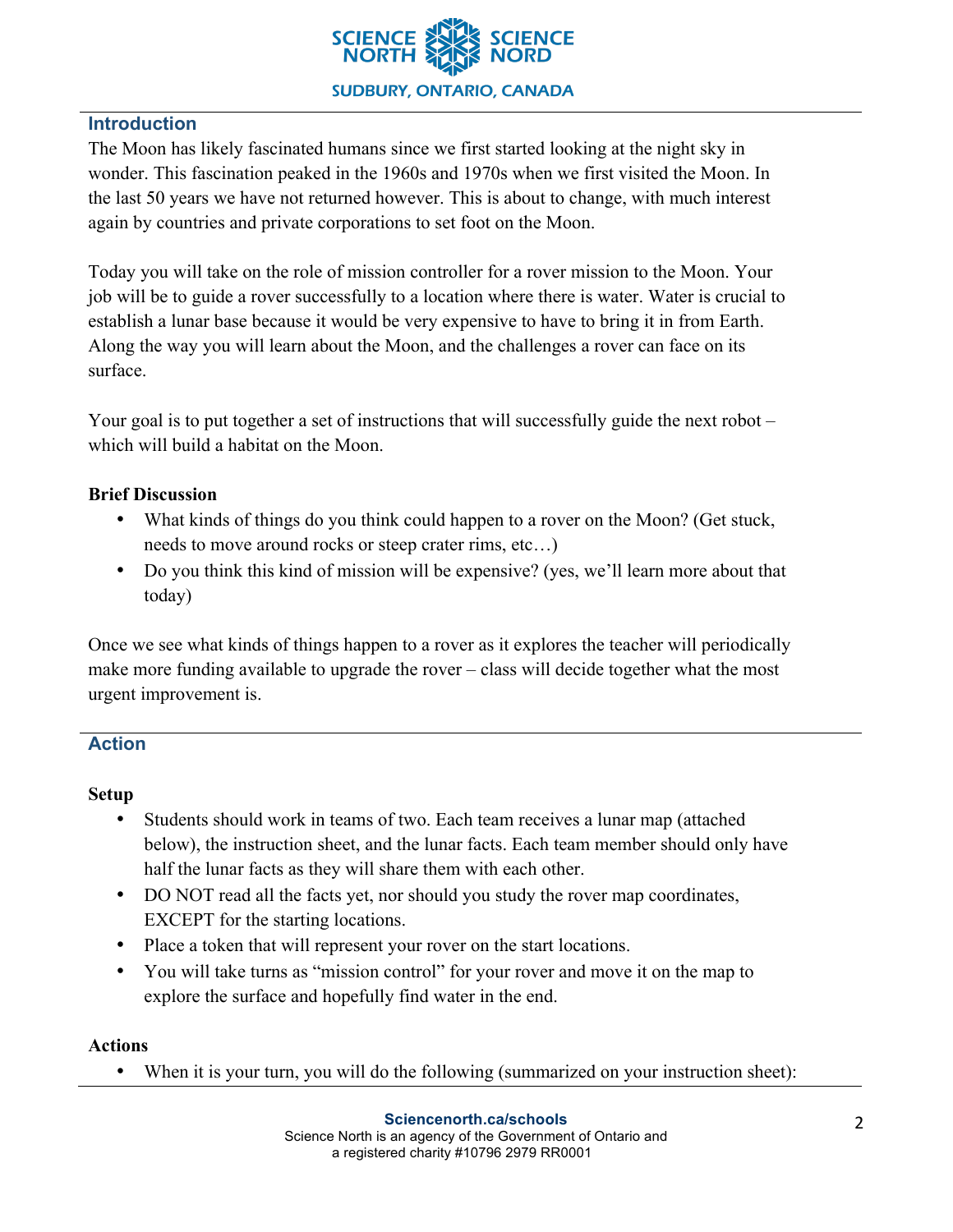

### **SUDBURY, ONTARIO, CANADA**

- Move rover in any chosen direction (one square per round).
- Ask your partner to check if the rover gets stuck, is obstructed by something, or found water (by looking at the coordinates on the instruction sheet to see if it says anything for the square you are attempting to move onto).
	- If stuck, you lose a turn. Mark the sandy spot on the map
	- If obstructed, you can't move this turn but may move again next turn. Mark the obstruction on the map.
	- **•** If you find water you're done!
- If you CAN move, then roll dice to see if natural event occurs or you are instructed to do an analysis with your instruments. Follow instruction according to the roll of the dice.
- Then the other person takes their turn.

Your goal is to find a path that leads to water. Record your rover movement instructions that work successfully so that we'll have a sequence of commands to use for another rover to follow!

Once the students are clear they can start with the activity.

### **Rover Improvements**

At teacher's choosing announce that NASA (or whoever) has made additional funding available to improve the rover. Ask the class what things have happened that is affecting their mission (e.g. radiation blast – which could be from a solar flare). The whole class decides together what should have the highest priority to address. You can then announce that from now on when they roll that outcome the rover is no longer affected by it (BUT, the program has just gotten a lot more expensive!).

#### **Consolidation/Extension**

- Now that we have one set of instructions that works from the beginning to the end, we can give them to a construction robot that will follow them from the landing area to where the water has been found!
- Discuss the outcomes:
	- What did they learn from the facts they read?
	- Why haven't we been back to the Moon in so long? (Very expensive, not clear what the purpose would have been, dangerous, etc)